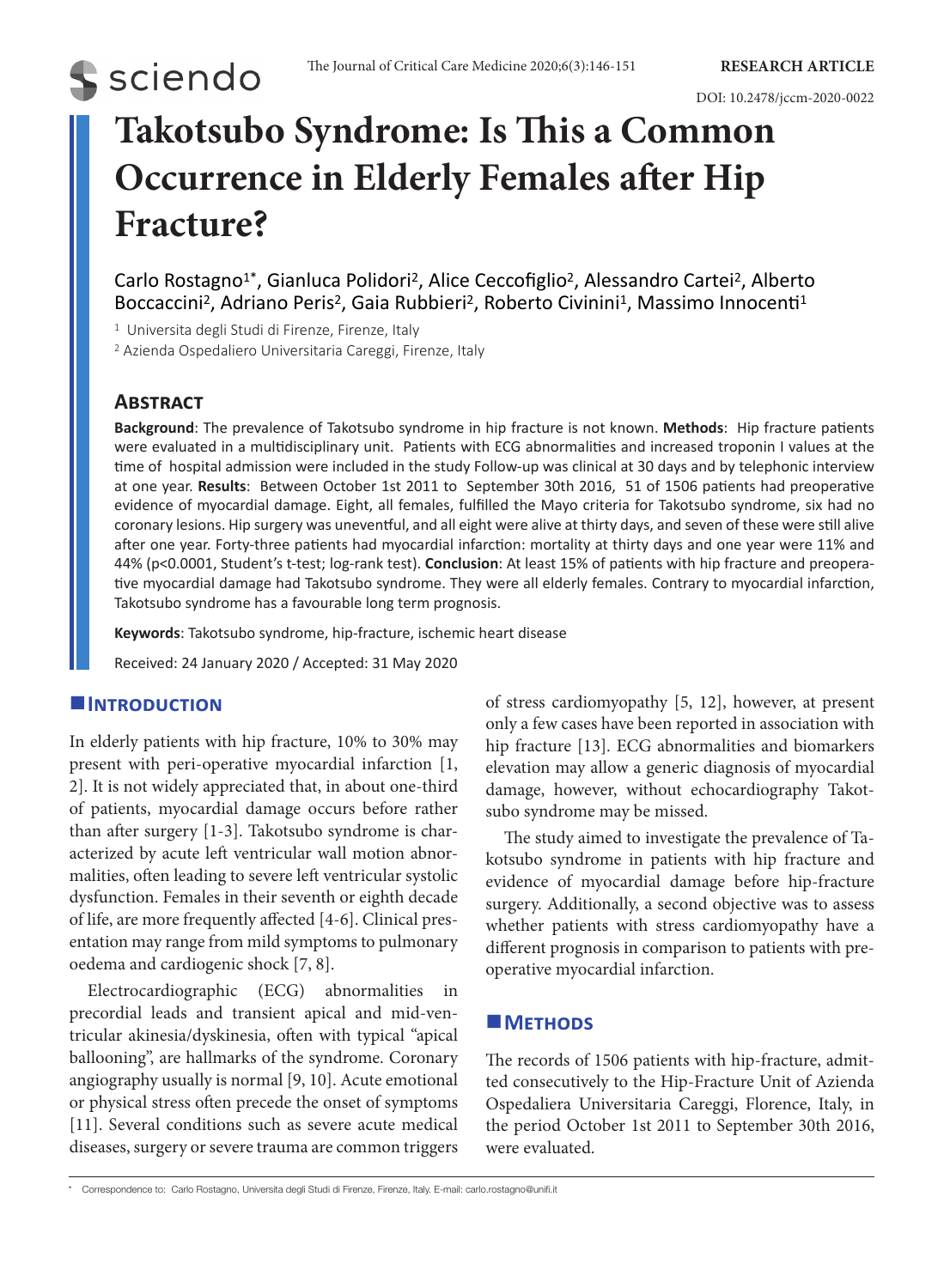All patients, on admission, had an electrocardiogram and troponin assay. In those with a troponin value  $> 0.5$ μg/L, bed-side echocardiography was performed within twelve hours of hospitalization. Informed consent was obtained from all patients included in the study. The study was approved by the Italian Health Ministry (RF-2010-2316600) and Regione Toscana. All patients whose records showed that they met the criteria of myocardial infarction according to the Third Universal Definition of Myocardial Infarction [14] e.g. troponin increase in the presence of ECG or echocardiographic abnormalities suggesting myocardial ischemia were included in the study.

Patients aged < 70 years, with recent myocardial infarction occurring less than thirty days before trauma, renal failure indicated by a creatinine clearance of < 20 ml/min, and active neoplastic disease, were excluded from the study. According to these inclusion and exclusion criteria, fifty-one patients were enrolled in the study. Eight of these patients had wall motion abnormalities, as shown by transthoracic echocardiogram, fulfilling the Mayo clinic criteria for Takotsubo syndrome [15]. Coronary angiography was scheduled for each of these eight patients to confirm the clinical diagnosis. None of the other forty-three patients underwent coronary angiography before hip surgery. All patients included in the study received 100 mg aspirin (Bayer, Germany ) daily, titrated bisoprolol (Sandoz, Germany) on a starting dose of 1.25 mg twice daily, 40 mg atorvastatin (Pfizer, Germany) and when hemodynamic conditions and kidney function allowed, a starting dose of 2.5mg ramipril (Ramipril Ratiopharm-TEVA group Germany) on a starting dose of 25-50 mg losartan (Losartan Teva, Germany).

All patients were seen in the outpatient department, thirty days after surgery. At one year post-surgery, a properly adapted questionnaire outcome measures were evaluated by telephone. Patients, or their relatives if a death had occurred, were questioned as to their current clinical condition, whether they had required further hospitalization and the date and cause of death of non-survivers.

Statistical analysis was performed using SPSS 18.0 (Chicago, IL, USA) statistical software. Continuous variables were expressed as the mean and standard deviation [Mean(SD)] and differences between the groups were evaluated using the Student *t*-test (two-tailed).

Categorical variables were compared using the  $X^2$ test or the Fisher exact test (two-tailed). Continuous variables were compared between the groups using the Student *t*-test (two-tailed). Survival analysis was performed using two-tailed Kaplan-Meier curves. Differences between groups were compared using the Log-Rank test.

The significance level was set at a value  $= 0.05$ 

#### **Results**

The mean (SD) age of the fifty-one patients included in the study was 85 (9.1) years. Thirty -six were female.

In eight of these patients, all female, with a mean (SD) age of 84.7 (7.6) years, the mean(SD) troponin I values were 1.96 (1.67) mg/L. All eight patients had ECG and left ventricular wall motion abnormalities that fulfilled the Mayo clinic criteria for Takotsubo syndrome. They had a history of medical treated arterial hypertension; none had a clinical history suggesting the presence of pheochromocytoma. Furthermore, a diagnosis of myocarditis was considered unlikely considering their age. One suffered from moderate aortic stenosis (aortic valve area 1.2 cm2 calculated with continuity equation), and another had thrombocytosis treated with oncocarbide. None had a history of coronary heart disease.

Three patients had chest pain within twenty-four hours post-trauma, and one developed pulmonary oedema while waiting for the induction of anaesthesia. Another had two episodes of supraventricular arrhythmia.

In three asymptomatic patients, ECG and echocardiographic abnormalities, as well troponin increase, were detected during preoperative clinical evaluation. In five out of eight patients electrocardiogram showed at least 1 mm ST-segment elevation in adjacent precordial leads. In the other three, deep T wave inversions were observed in the same electrocardiographic leads. All eight patients had apical "ballooning" with severely decreased left ventricular function. ECG and echocardiographic characteristics of these patients are given in Table 1.

Six patients coronary had angiography to confirm a diagnosis of Takotsubo syndrome,

One patient refused an examination and another, considering her aged of ninety-six years, clinical criteria were considered sufficiently diagnostic. No significant coronary lesions were demonstrated in the six patients who underwent angiography. Hip-surgery was performed under general anaesthesia, on average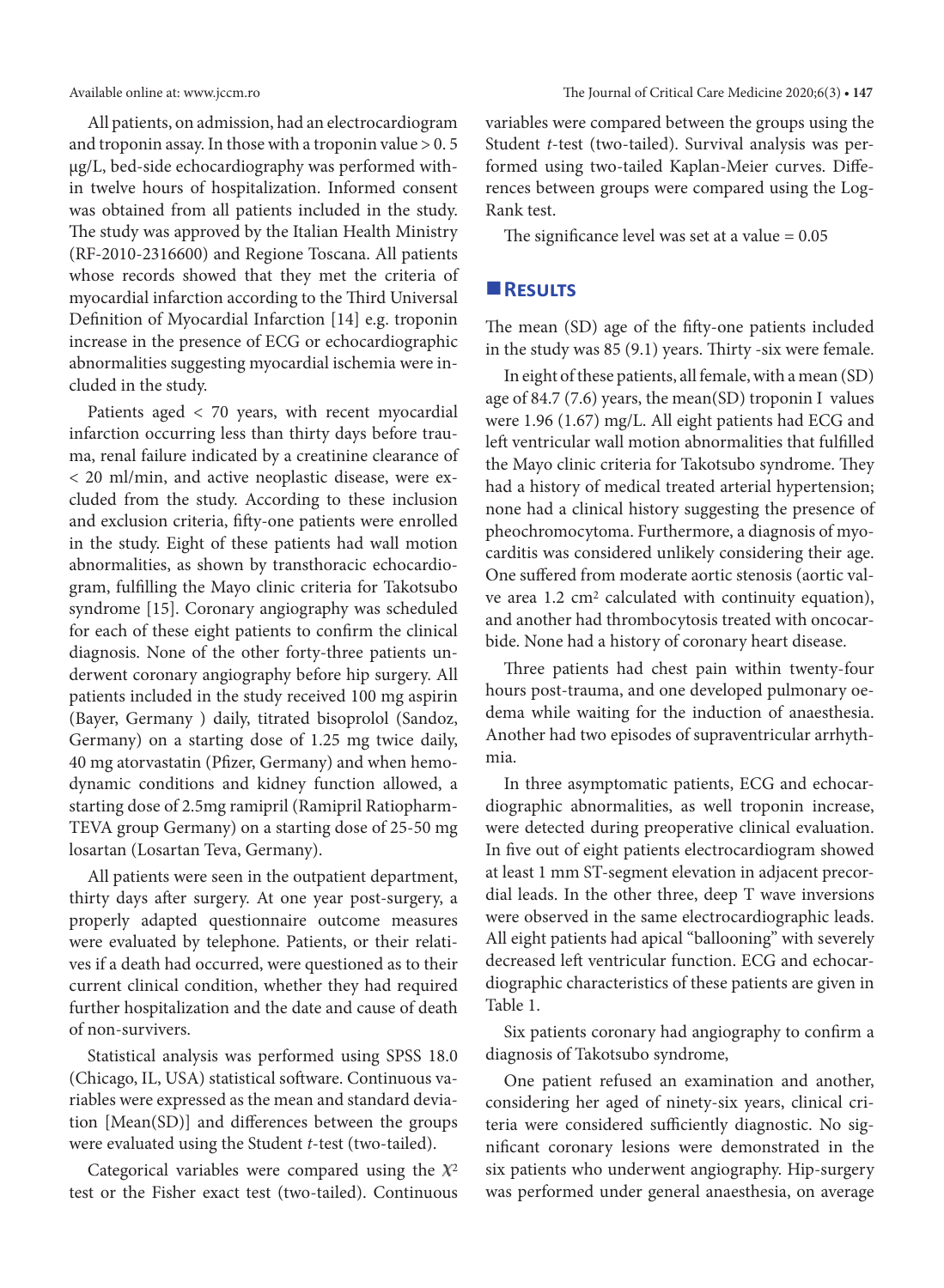| <b>Fracture</b>                       | Age | <b>ECG</b>                                   | Echocardiogram<br>at diagnosis                                                 | Echocardiogram<br>at discharge                            | <b>Troponin I</b><br>peak<br>µg/L | <b>ASA</b><br>risk | Day from<br>diagnosis to<br>hip surgery |
|---------------------------------------|-----|----------------------------------------------|--------------------------------------------------------------------------------|-----------------------------------------------------------|-----------------------------------|--------------------|-----------------------------------------|
| Left hip<br>fracture                  | 90  | ST-segment<br>elevation<br>$V2-V4$           | Severe apical hypokinesia<br>$LVEF = 30%$<br>AVA 1,2 cm2                       | LBB related septal<br>asynchrony LVEF =<br>50%            | 1.14                              | $\overline{4}$     | 6                                       |
| Extracapsular<br>left hip<br>fracture | 76  | ST-segment<br>elevation<br>$V1 - V3$         | Severe apical hypokinesia<br>$LVEF = 38%$                                      | Improvement of<br>segmental wall<br>motion<br>LVEF= $47%$ | 0.52                              | $\mathbf{3}$       | 7                                       |
| Right hip<br>fracture                 | 75  | Incomplete<br>LBB<br>ST-elevation<br>$V2-V4$ | Anterolateral hypokinesia,<br>and apical septal<br>hypokinesia<br>$LVEF = 29%$ | Normalization of<br><b>LVWM</b><br>$LVEF = 63%$           | 5.53                              | 3                  | 11                                      |
| Left hip<br>fracture                  | 88  | ST-elevation<br>V2-V6, D3, avF               | Apical akinesia,<br>anterior hypokinesia<br>$LVEF = 45%$                       | Normalization of<br><b>LVWM</b><br>$LVEF = 55%$           | 2.73                              | 3                  | $\overline{4}$                          |
| Right hip<br>fracture                 | 84  | Mild ST<br>elevation<br>$V2-V5$              | Akinesia of anterior<br>septum and apex<br>LVEF= 35%,                          | Normalization of<br><b>LVWM</b><br>LVEF $=58%$            | 1.53                              | 3                  | 3                                       |
| Right per<br>trochanteric<br>fracture | 86  | Negative T<br>waves V2-V5                    | Apical akinesia<br>LVEF $=35%$                                                 | Normalization of<br><b>LVWM</b><br>$LVEF = 53%$           | 3.43                              | 3                  | 14                                      |
| Left hip<br>fracture                  | 89  | Negative T<br>waves V3-V6,<br>D3, aVF        | Apical akinesia<br>$LVEF = 32%$                                                | Improvement of<br><b>LVWM</b><br>LEVF=48%                 | 0.53                              | 3                  | 5                                       |
| Right femur<br>neck fracture          | 89  | Negative T<br>waves V2-V5                    | Apical ballooning<br>$LVEF = 40%$                                              | Normalization of<br><b>LVWM</b><br>$LVEF = 58%$           | 0.51                              | $\mathbf{3}$       | 5                                       |

| Table 1. Clinical characteristics of patients with stress cardiomyopathy after hip fracture |  |  |  |
|---------------------------------------------------------------------------------------------|--|--|--|
|---------------------------------------------------------------------------------------------|--|--|--|

LVWM = left ventricular wall motion, LVEF = left ventricular ejection fraction

6.4 days after admission to the hospital. The delay was needed to stabilize clinical conditions in patients with severe left ventricular dysfunction. Five patients were treated by the reduction and synthesis of the fracture, three with a hip prosthesis. None had postoperative complications and were discharged to rehabilitation services. Echocardiogram was repeated in the eight patients after hip surgery but before discharge. A significant improvement of left ventricular wall motion abnormalities was found in all patients. Mean (SD) left ventricular ejection fraction at discharge was 54 (5.2)% vs. 35.5  $(5)$ % at the time of admission  $(p<0.001$  Student's t-test ). The eight patients were alive and attended the "thirty days" post-discharge follow-up. One died of pneumonia-induced respiratory failure at one-year post-discharge.

Table 2 lists the clinical characteristics of the other forty-one patients diagnosed with myocardial infarction before surgery. Fifteen were males, mean (SD) age was 86.7 (7.9) years not significantly different from patients with Takotsubo syndrome (p=0.2).

Only one patient presented with an ST-segment elevation. Surgery was performed after hemodynamic stabilization. Mean(SD) time from admission to surgery was 3.7 (2.5) days.

Twenty-two patients had a history of coronary artery disease, and eleven had previous surgical or percutaneous revascularization in comparison to zero in the Takotsubo syndrome group (respectively p=0.007 and p=0.01). At the time of admission, left ventricular ejection fraction was significantly lower in patients with Takotsubo syndrome (p<0.0001) while mean peak troponin values were higher in patients with myocardial infarction (p< 0.0001).

Other comorbidities and risk factors were not significantly more frequent in patients with myocardial infarction in comparison to Takotsubo syndrome.

Patients with preoperative myocardial infarction were treated with medical therapy, as reported in the methods section. Thirty-two underwent surgery under general anaesthesia, without relevant complications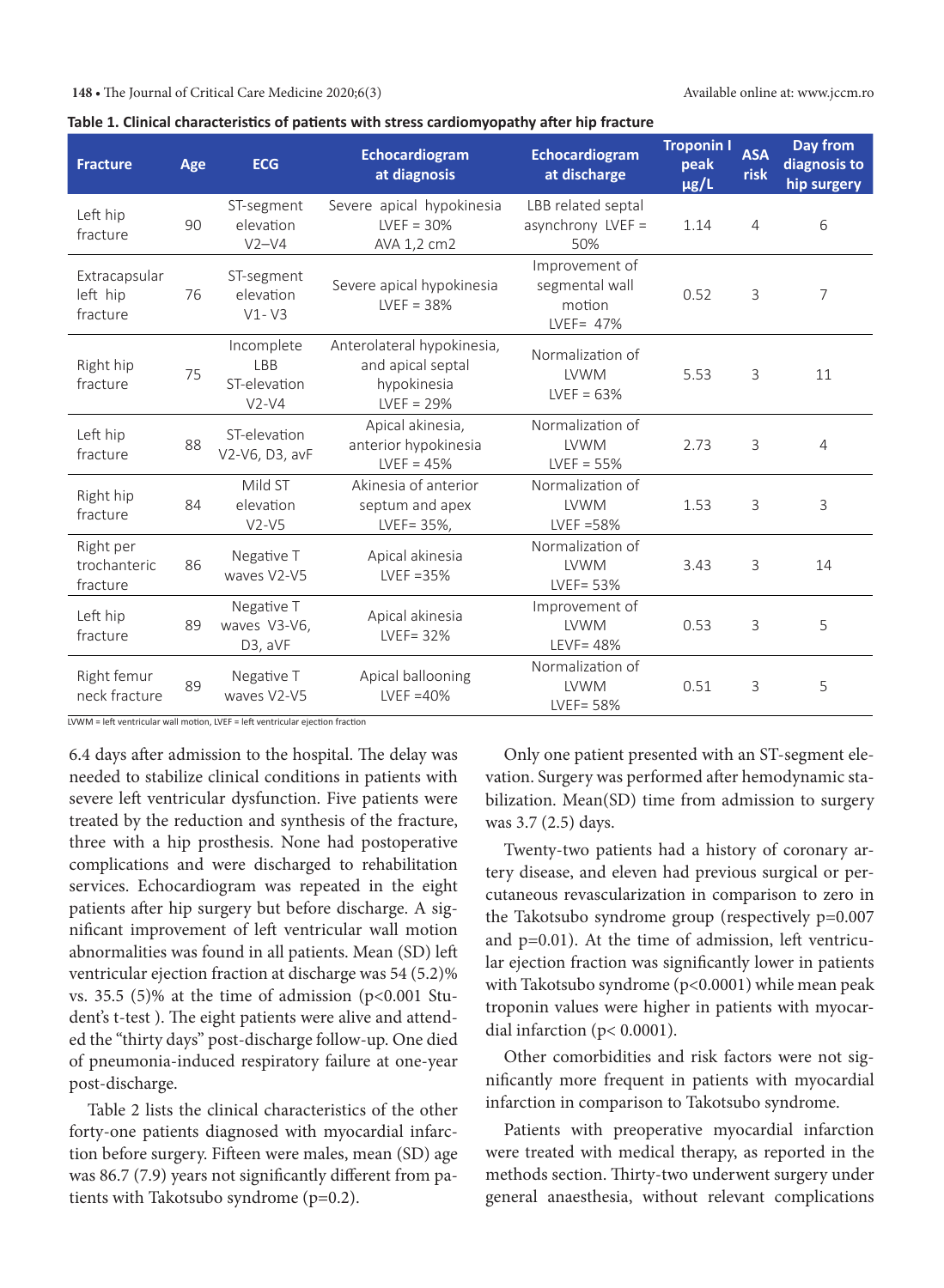|                                | <b>Preoperative Myocardial infarction</b><br>$(n=43)$ | <b>Stress Cardiomyopathy</b><br>$(n=8)$ | p      |
|--------------------------------|-------------------------------------------------------|-----------------------------------------|--------|
| Gender (F/M)                   | 28/15                                                 | 8/0                                     | 0.08   |
| Age (years) (mean-SD)          | 86.7(7.9)                                             | 84.7 (7.6)                              | 0.20   |
| Coronary heart disease         | 22                                                    | 0                                       | 0.007  |
| <b>Diabetes</b>                | 24                                                    | 2                                       | 0.14   |
| Hypertension                   | 33                                                    | 8                                       | 0.09   |
| Dementia                       | 10                                                    | 1                                       | 0.6    |
| Peripheral vascular disease    | 13                                                    |                                         | 0.4    |
| Need for RB transfusion        | 15                                                    | 5                                       | 0.23   |
| Double antiplatelet drug       |                                                       | 0                                       | 0.5    |
| Atrial fibrillation            | 14                                                    |                                         | 0.4    |
| Oral anticoagulation           | 11                                                    |                                         | 0.4    |
| Admission LVEF (%)(mean-SD)    | 45.8(6.3)                                             | 35.5(5.3)                               | 0.0001 |
| Troponin I peak µg/L (mean-SD) | 12.7(4.8)                                             | 1.96(1.8)                               | 0.0001 |
| Thirty-day mortality           | 5                                                     | 0                                       | 0.5    |
| One-year mortality             | 19                                                    | $\mathbf 1$                             | 0.12   |
| Cause of death                 |                                                       |                                         |        |
| Non-cardiac                    | 5                                                     |                                         | 0.25   |
| Cardiac                        | 15                                                    | 0                                       |        |

**Table 2. Clinical characteristics of patients with preoperative myocardial infarction in comparison to those with stress cardiomyopathy** 

in the first twenty-four hours, post-admission. Three patients died during hospitalization, one patient due to refractory heart failure, the other two patients died suddenly, probably due to malignant ventricular arrhythmias, though this can not be verified as patients were not ECG monitored at the time of death. Ventricular fibrillation and respectively asystole were recorded when firstly assisted. CPR was unsuccessful. The overall mortality was 11% at thirty days and 44% at one year (log-rank test p<0.0001). Fifteen patients died due to cardiac causes in the follow-up period.

#### **Discussion**

Limited data exist on patients with acute myocardial infarction diagnosed at the time of hospital admission after hip fracture [1-3, 16]. In most of these studies, the diagnosis was made in patients with an increase in troponin levels above the 95th percentile of reference values. There are few reports, including electrocardiographic and echocardiographic findings. Thiagarajah et al. (2011) reported a longer time to hip surgery, on average, six days from trauma, in twenty-five patients with hip fracture and preoperative myocardial infarction [1]. Mortality was 28% at thirty days. Other extensive retrospective studies reported thirty days and one-year mortality close to 15% and 40% respectively [2, 3, 16]. Our data confirm that preoperative myocardial infarction is associated with a poor prognosis both at thirty days post operatively and one year. To allow clinical stabilization, it is our opinion that surgery should be delayed in patients with rising troponin levels which suggests ongoing ischemic damage, and in those who develop severe left ventricular dysfunction. Hemodynamic monitoring during general anaesthesia may limit further myocardial injury. Moreover, careful management of fluids and blood is recommended. However, at present, no clear indications for time to surgery are reported in existing guidelines.

Takotsubo syndrome, described variously as a transient left ventricular apical ballooning syndrome, stressinduced cardiomyopathy, "broken heart syndrome," or ampulla-shaped cardiomyopathy, is a reversible cardiomyopathy triggered by acute psychological or physical stress that mimics acute myocardial infarction [7, 8]. This syndrome is more likely to occur in women and is more frequent in the seventh and eighth decade of life. Relevant emotional stress, such as accidents, deaths, quarrels and other life-changing events, preceded the syndrome in 14–38% of reported cases. Health-related triggers such as acute medical diseases or surgery are associated with the syndrome in 17–70% of patients [5, 11]. Chest pain and dyspnoea are the more frequent onset symptoms in Takotsubo cardiomyopathy. Oc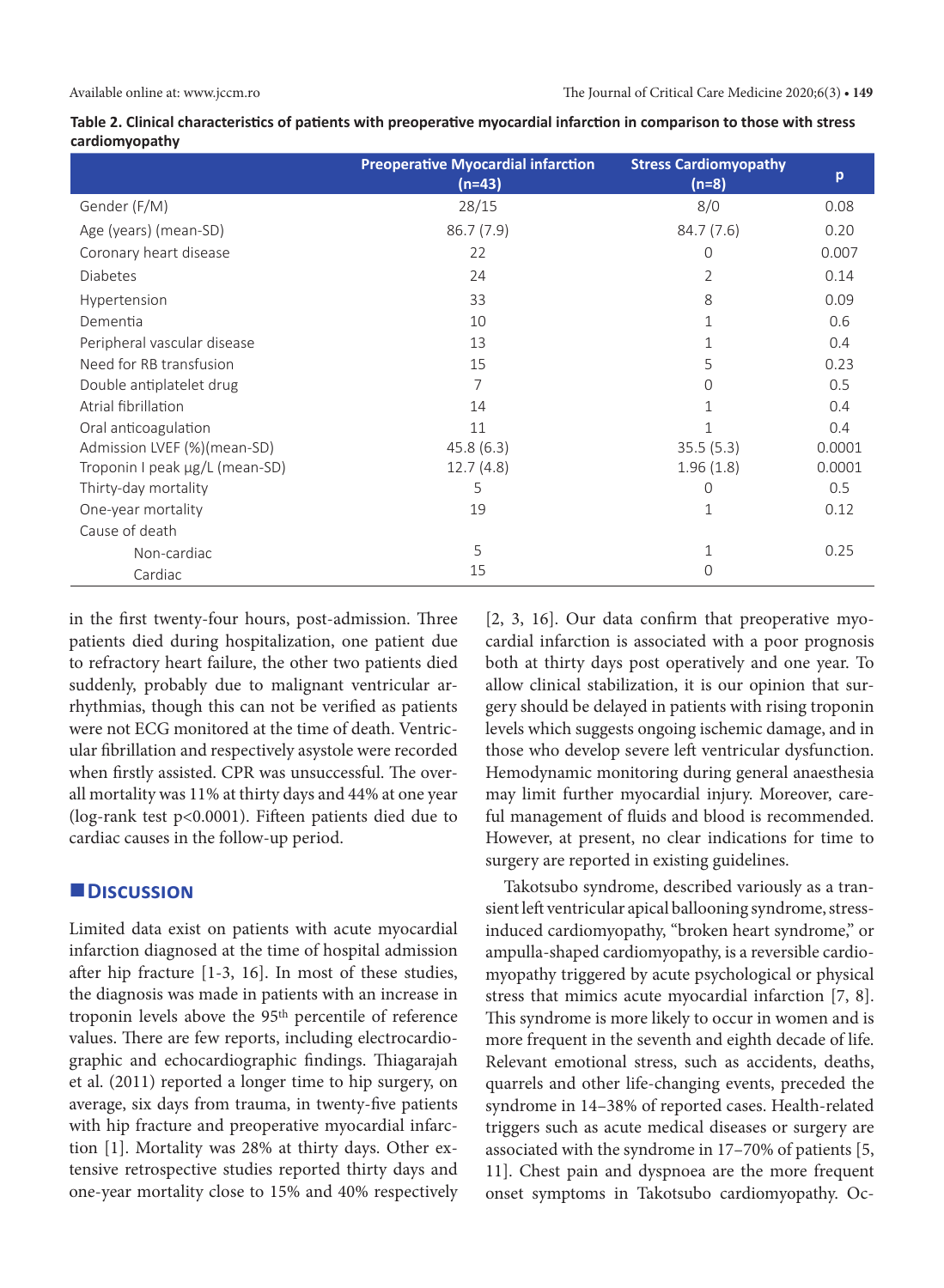casionally cardiogenic shock, syncope, ventricular arrhythmias and cardiac arrest may occur. Electrocardiogram usually shows ST-segment elevation in precordial and lateral leads followed by T wave inversion. Increase of troponin levels is generally limited. Left ventricular wall motion abnormalities of the apical segment of the left ventricle and the hyperkinesis of the basal segment are the more frequent abnormalities observed at echocardiogram. Significant coronary artery stenosis,  $\geq$  50%, are not detected by coronary angiography.

Several pathophysiological have been hypothesized. Currently, catecholamine-induced cardiotoxicity is considered the more probable cause of Takotsubo syndrome [16]. According to the hypothesis of stunned neurogenic myocardium, the first cause of the Takotsubo cardiomyopathy could be neurogenic, due to precipitant, sudden, severe and unexpected emotional distress [17-19]. Coronary angiography should be performed to confirm the clinical diagnosis [20]. The recently developed InterTAK Diagnostic Score, based on clinical features and ECG, may allow to predict the probability of Takotsubo syndrome and to distinguish it from acute coronary syndromes (ACS) [21].

Although formerly considered a transient phenomenon with an overall favourable long-term prognosis, recent studies suggest that functional abnormalities may persist up to and beyond twelve months postdiagnosis [22]. Moreover, long-term outcomes may be related to a stress factor favouring Takotsubo syndrome. In a recent study, Ghabri et al. [23] reported a higher mortality rate in patients in whom Takotsubo syndrome was related to physical stress, such as medical conditions or procedures, neurologic disorders or physical activities, in comparison to patients without identifiable triggers [23].

At present, only a few cases of Takotsubo syndrome have been reported in trauma patients, including patients with hip fracture [13, 24, 25]. Despite the National Confidential Enquiry into Peri-operative Deaths Report's recommendations [26], an echocardiogram is rarely performed in patients with hip fracture. Missing characteristic left ventricular wall motion abnormalities may lead to a severe underestimation of the syndrome.

In the present study, Takotsubo syndrome was diagnosed in eight elderly females, which accounted for 0.05% of the whole population aged > 70 years referred for hip fracture, and 15% of patients with preoperative troponin increase. Six coronary angiographies allowed confirmation of the clinical diagnosis.

The study reports a population never described before in patients with hip fracture. Time to surgery has been highly variable in patients with Takotsubo syndrome since there were no recommendations or guidelines to follow. All patients had severe left ventricular dysfunction at the time of hospital admission with clinical signs of low output and pulmonary congestion. Therefore surgery was planned after hemodynamic stabilization and in the absence of significant complications. The overall small number of patients with Takotsubo syndrome does not allow definitive conclusions to be drawn. Nevertheless, long-term prognosis in these patients does appear significantly better than in patients with myocardial infarction.

#### **CONCLUSION**

Data from the present study confirm that myocardial infarction, diagnosed at the time of hospital admission, is associated with higher mortality in patients undergoing surgery for hip fracture. In acute coronary syndromes, interventional treatment before hip surgery may be related to a very high risk of bleeding in the site of the fracture, and at present no indication exists about preoperative invasive strategy in patients who need urgent non-cardiac surgery. Moreover, delay in the treatment of proximal fractures of the femur is associated with a low probability of functional recovery and with increased risk of early complications and death. Correct and early recognition of Takotsubo syndrome has particular relevance in patients who need urgent noncardiac surgery. Segmental wall motion abnormalities are transient.

Moreover, these patients had no significant epicardial coronary stenosis. These findings are associated with an acceptable surgical risk within a few days after the onset of symptoms. According to the data obtained in the present study, the prognosis in Takotsubo patients after hip fracture is significantly more favourable than in patients with peri-operative myocardial infarction. All eight patients were alive at thirty days, and seven of these patients survived to the one-year follow-up after hip surgery. Whether coronary angiography is needed in patients whose clinical presentation suggests stress cardiomyopathy syndrome requires to be evaluated by a more extensive multicentre study.

#### **CONFLICT OF INTEREST**

None to declare.